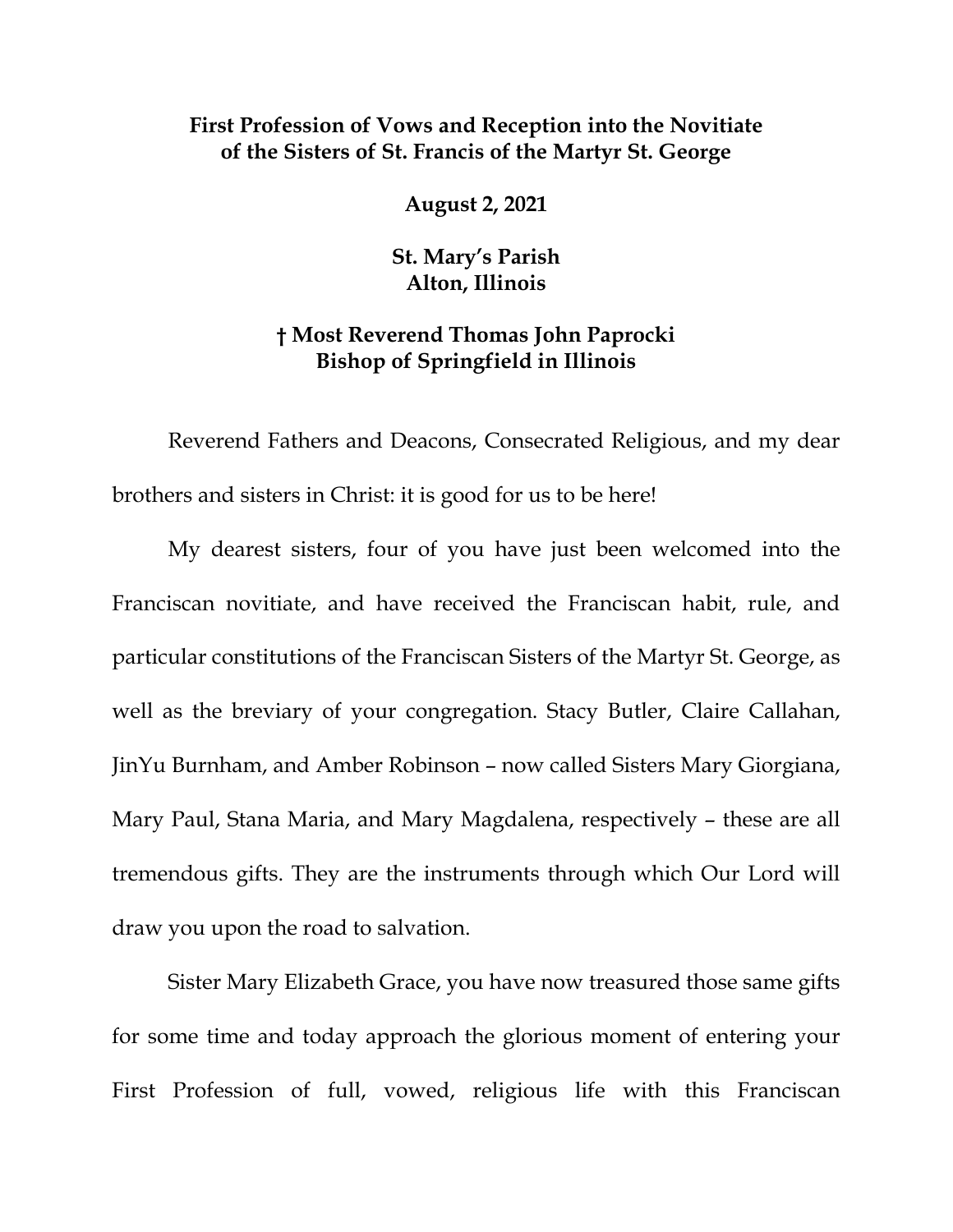Community. You too will be given gifts this day: the vows themselves of poverty, chastity, and obedience; the black veil; as well as crucifix and rosary. Each of these items have been blessed and sanctified by Christ through his priests, and through the many saints who have carried them before you in Franciscan religious life.

I have reflected in past years on all these various beautiful gifts of God – the vows, the rule, the habit, the rosary – all of them make up part of the path of sanctity that Jesus continues to lead you upon today. But Our Lord has given you an additional gift: each of you now bears the *name of Mary*. Though the gifts mentioned above are preeminent instruments of Christ's grace, rightly referred to as means of your salvation, I think this final gift is perhaps the most beautiful one that Jesus can give someone, and it is this gift that I would like to praise Him for today.

Moments ago we heard the everlasting words of the Archangel Gabriel to Mary. Luke carefully gives us all the details we need: names and places and situations and dates. But then we are amazed by something utterly new: an angel bursts from His place before God into our world and enters this solid, simple, sublime, scene. He is sent from God ... to Galilee; from heaven ... to the handmaid of the Lord; to a virgin betrothed to a man named Joseph,

2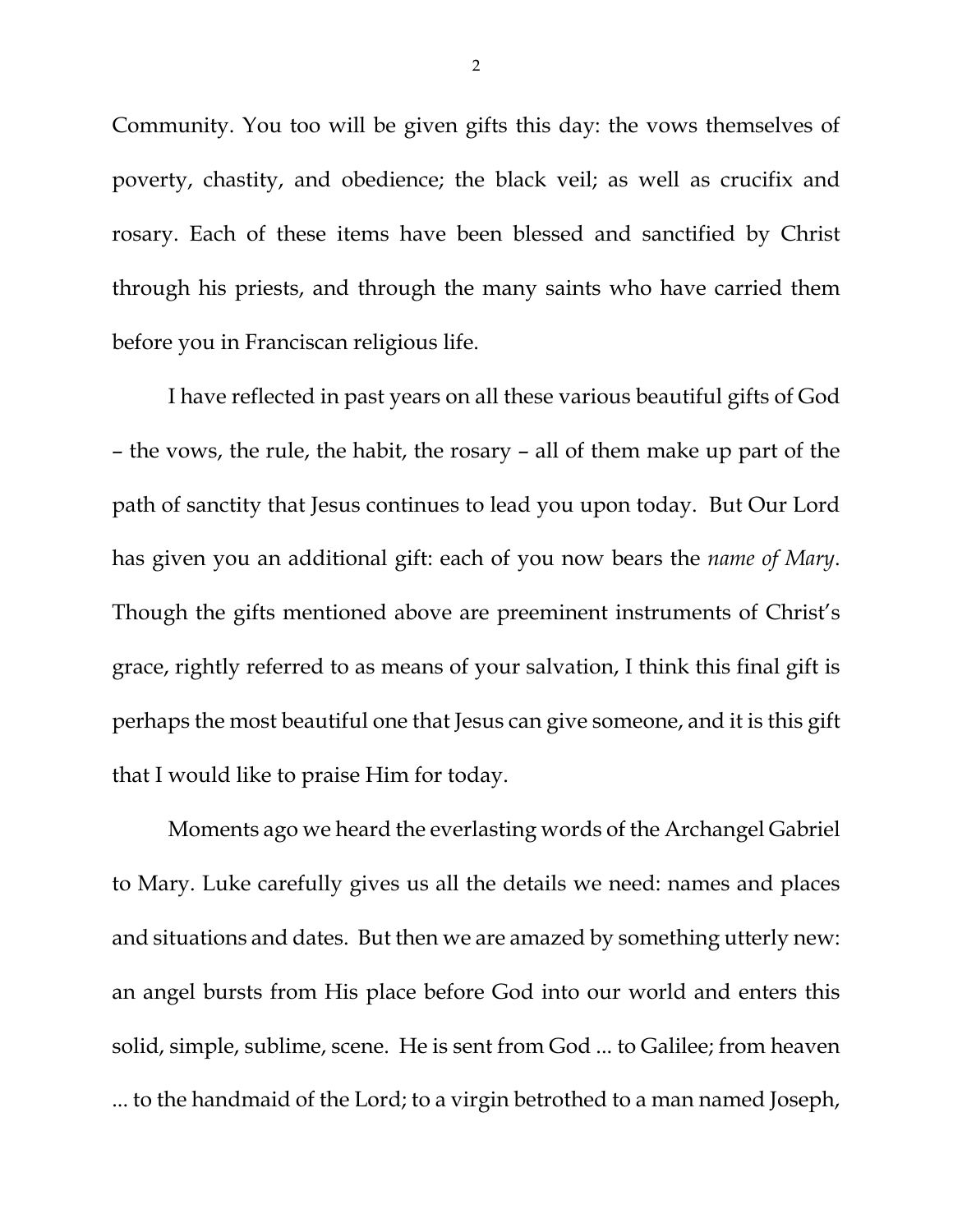"*and the virgin's name was Mary."* She is there, ready to receive God's messenger. He, a mighty angel, pauses as he enters her presence, and then speaks those words of God that announce the Lord's coming to save the world: *"Hail, full of grace, the Lord is with you*." We hear these words so many times each day, let us ask God for the grace to hear them anew today!

Before all else, we find ourselves in *a city of Galilee, called Nazareth*. An impoverished outpost at the northernmost reaches of promised land, impoverished physically as well as culturally and religiously, Nazareth is just about the most unlikely place for an angel to appear — unless you know God, and know His humility. Ours is a God who cares about both the great delta of the Nile and the gray desert of Sinai. He created a world filled with wonders ... and wildebeests, and he saw that *all of it* "was good."

Moreover, God *loves* both the multitudes of Nineveh ... and the meek in Nazareth. It is first of all this poverty and humility – in her home, and her heart – that marks Mary. Many would assume a mighty angel would be disappointed to leave the splendor of heaven to enter this simple abode, but nothing could be further from the truth. Heaven is glorious *because God is there*, and that glory was just as present in Mary's home as it is in the heights of heaven, because God was just as honored there. Ours is a God who

3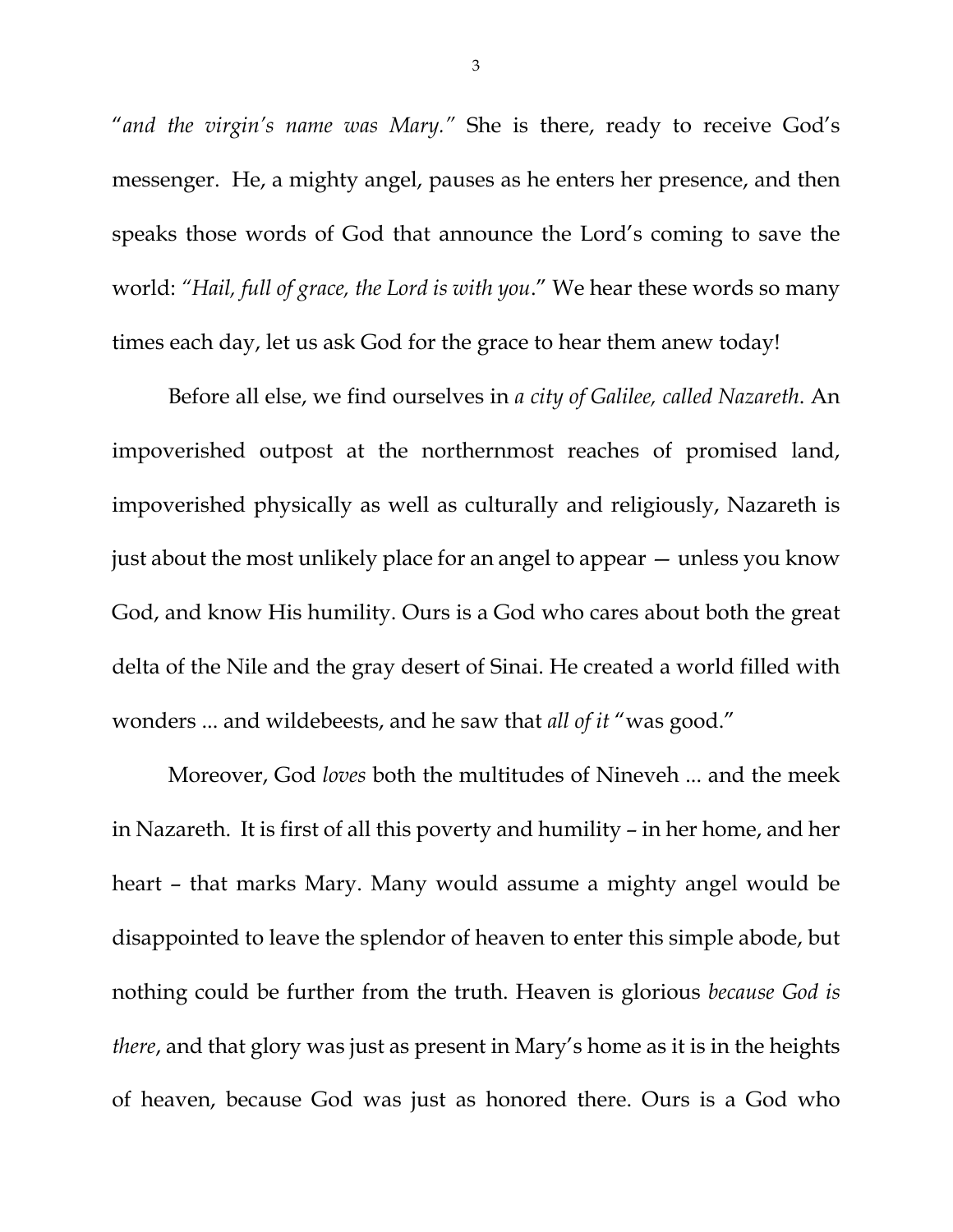chooses *"what is weak in the world to shame the strong.*" He did so in choosing Mary, and He does so in choosing us. Our poverty – physical, cultural, spiritual – is no obstacle to Him unless we make it so. In fact, the heart that is empty and lowly is the best place in the world for God to find the greatest praise.

My dear sisters, as you take the name of Mary, allow your hearts, like hers, to become another Nazareth, poor, humble, but filled in giving glory to God. *Hail Mary, full of grace, the Lord is with you.* 

Luke includes another essential detail for our meditation today: Gabriel comes to "*a virgin betrothed to a man named Joseph.*" For centuries, the Israelites had awaited the return of the Lord to His temple. Yet, on the wondrous day of the annunciation, a single daughter of Zion is saluted as the place where God desires to draw near to His people. Hosea's words are fulfilled: "*in that day, says the Lord, you will call me, 'My husband.'"* The angel comes as a messenger of the King, asking if Mary would be the bride of God. Her virginity is in both body and soul, and she has waited for His invitation.

 "Mary," the name recalls for all of us one who was totally available to God; totally transformed by His grace; totally open to His Presence. My sisters, you are given this name to remind you that this same invitation –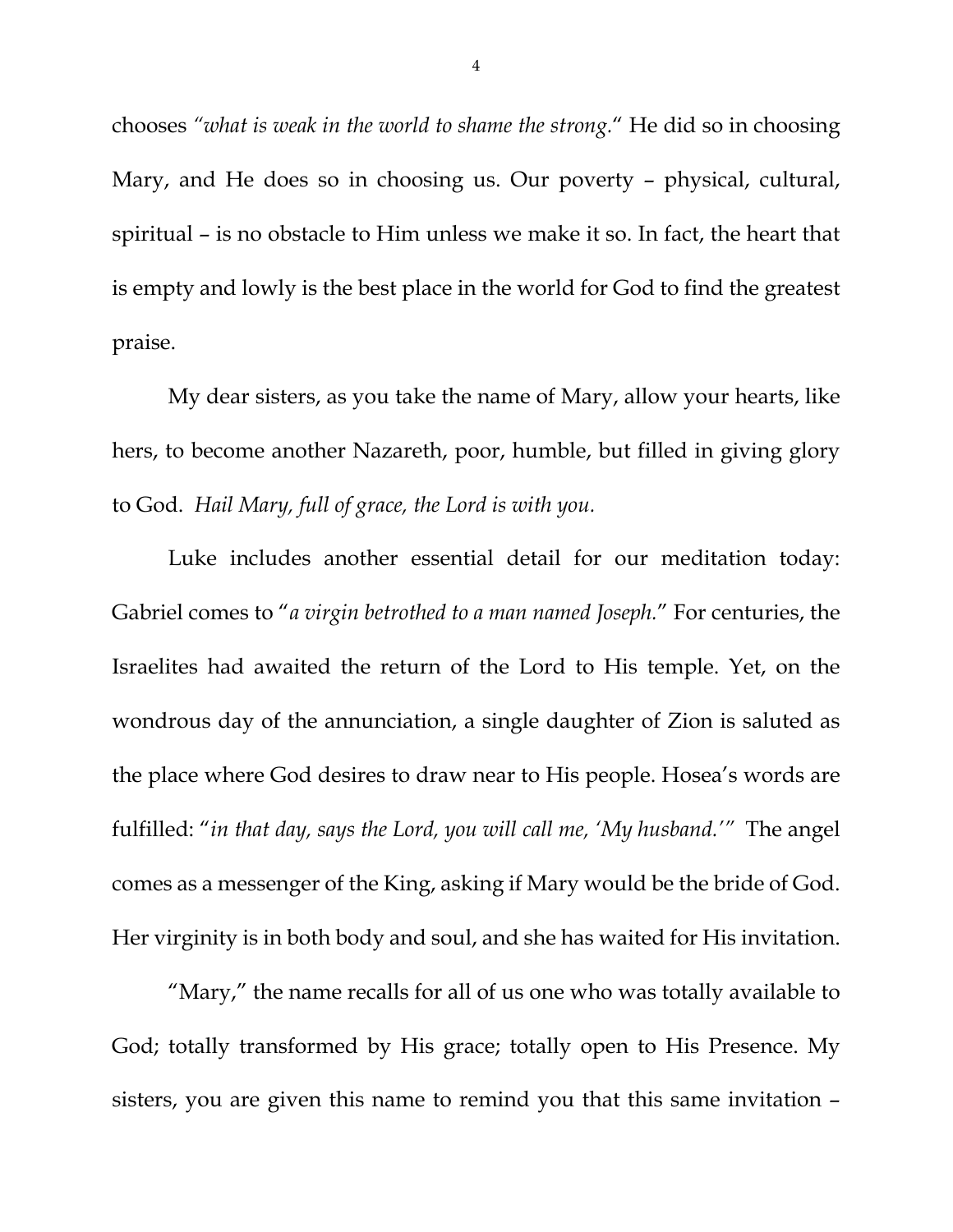into spousal love with God – is yours too! You are meant to be an icon to the world of how far God's love is willing to go, and what it can achieve through all who are open to it. If God can bring His own Son into creation through the willingness of the virgin, He can do great and marvelous and eternal things through your openness too! Your complete and faithful response to His love will be both your own salvation, and will also bring life to so many who will be united with you in walking towards God.

As you treasure Mary's name as your own, treasure, too, this invitation into receiving a love like she was given! God's love in her was poured out in a mother's embrace; it can work the same transformation in each of you as well. *Hail Mary, full of grace, the Lord is with you.*

One final detail prefaces Gabriel's words to Mary: Luke simply states that the angel "*came to her.*" Of course, this reminds us again of the divine juxtaposition of poverty and glory, and virginity and motherhood, that we have already seen as Gabriel approached Mary ... but this simple statement leaves us with a final, and further juxtaposition as well: *obedience and joy*. Again, our world cannot comprehend these joined together. Would not an angel begrudge such a simple mission? No wrestling with Jacob here, nor bringing about the nuptials of Tobias. Ah, but Gabriel was *sent*, commanded,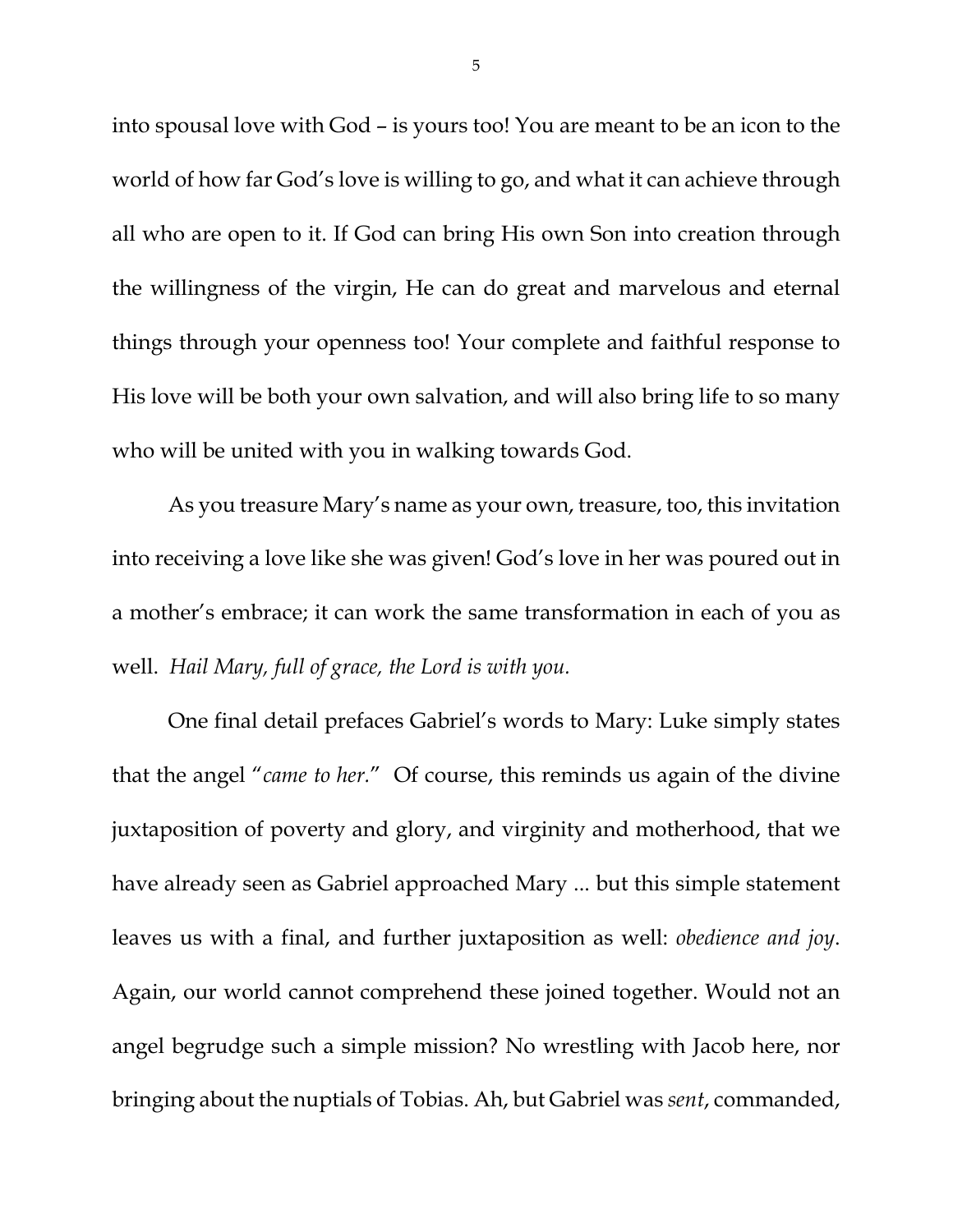*entrusted* with a Word from God, and can anything give greater joy than free participation in the will of God? The archangel was suffused by the *joy of obedience* – of hearing God's voice, and putting it into action in his person. Mary, too, is given this joy: *"behold the handmaid of the Lord,*" she prays in response, anticipating the anthem of every saint: "*Your will be done*."

My sisters, you will be blessed with the joy of the incarnation insofar as you emulate Mary's obedience at the annunciation. The Lord will give you the joys of her who bore the name of Mary, insofar as your own obedience is just as permanent as your new name. *Hail Mary, full of grace, the Lord is with you.* 

*Mary*. She to whom God gave the gifts of poverty with glory, virginity with motherhood, obedience with joy. May her name, now your own, be a constant reminder that you are each day offered those same gifts! Receiving this new name takes nothing away from the particular person that God has made each of you to be, nor does your receiving *any* of the many gifts that God offers today. The Lord's gifts do not take away anything from us! They are always His own self-gift to us, and as we receive them, we will discover that with Him, we only find ourselves all the more.